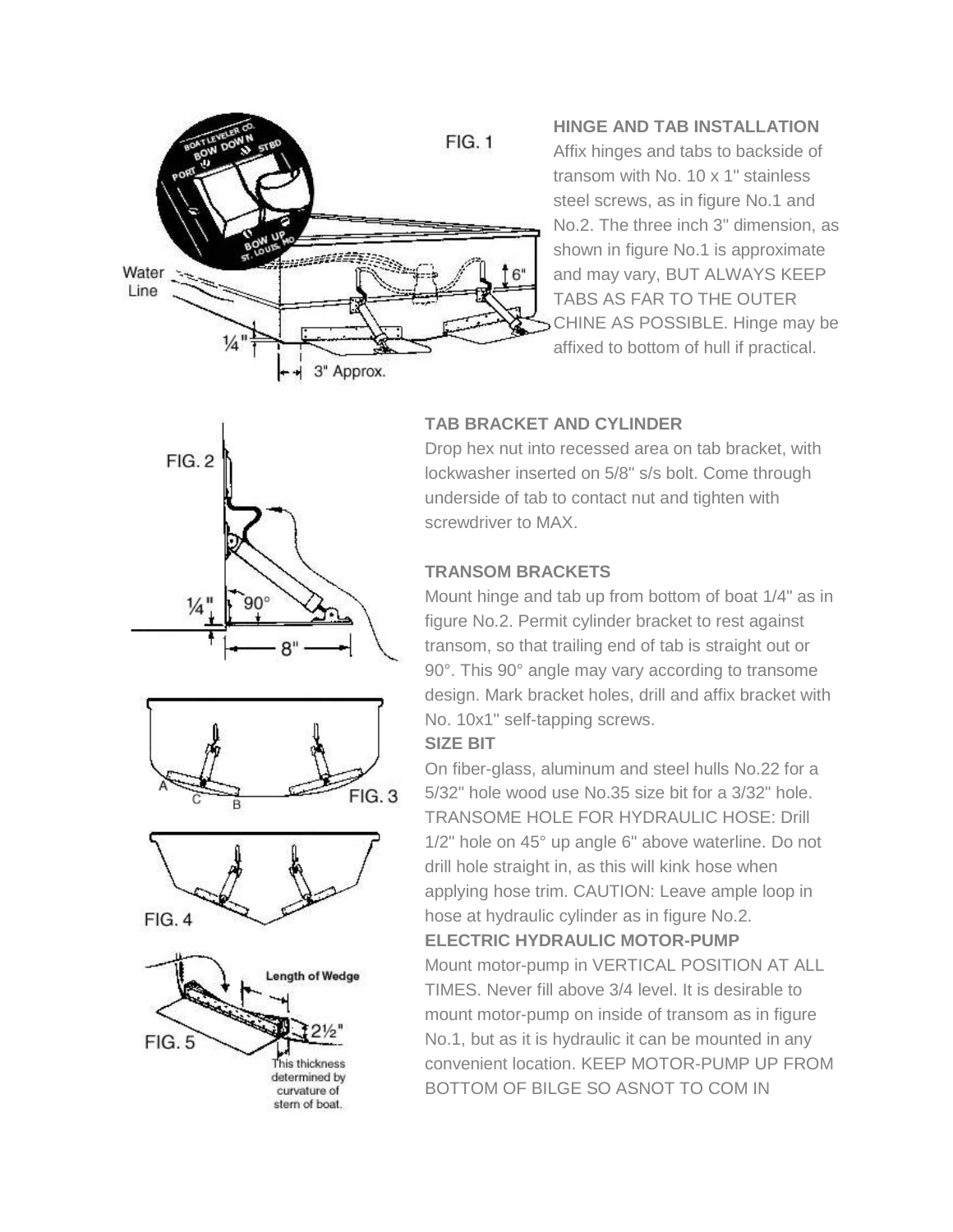# **PAINTING OF TABS**

In order to keep growth from cylinders and tabs, we recommend you see your local marine paint supplier for propper primer and anti-fouling paint

> **Caution: Do Not Paint Cylinder Rams**

# CONTACT WITH BILGE WATER OR WASHDOWN WATER.

# **HYDRAULIC HOSE**

Kit comes with one ample hose with hydraulic cylinder on each end. After locating mounting position of motor - pump, cut hose (they may be of unequal lengths) run loose ends through one half inch 1/2" transom hole onto barb type fittings protruding out from each side of motor pump cover. Tighten hose onto barb fitting with stainless steel clamps provided. DO NOT OVERTIGHTEN CLAMPS.

# **WIRING**

Connect color-code wires coming out of motor-to backside of switches-which are also color-coded. RED OR HOT LINE: To get proper power, connect DIRECT to BATTERY OR STARTER

GROUND: Attach black wire to boat motor, being sure you have a good, clean, tight connection as short as possible

FUESING: Always use our 20 amp. In line in fuse which is attached to switches.

#### **EXTRA SWITCH SET**

Color-code wires from lower switch station to fly-bridge switch.

#### **TO BLEED**

After complete installation, work tabs up and down a few times, then while in the UP position, remove fillerplug located on front of oil reservoir , allow trapped air to escape, insert plug. If unit should ever need refilling use Insta-Trim Biodegradable oil or any type of automatic transmission fluid.

#### **FIGURE No.3**

On round bottom boats, mount hinge at Point A and B as close to bottom of boat as possible. Disregard curvature at point C, as our hydraulic cylinder has a ram thrust of 2 3/4"which will bring tab in contact with water.

#### **FIGURE No.4**

Mount it the same as in figure No.1 and No.2 Mount tabs on same angle as "V" of transform. CURVED TRANSOM: Cut mahogany shims, as in